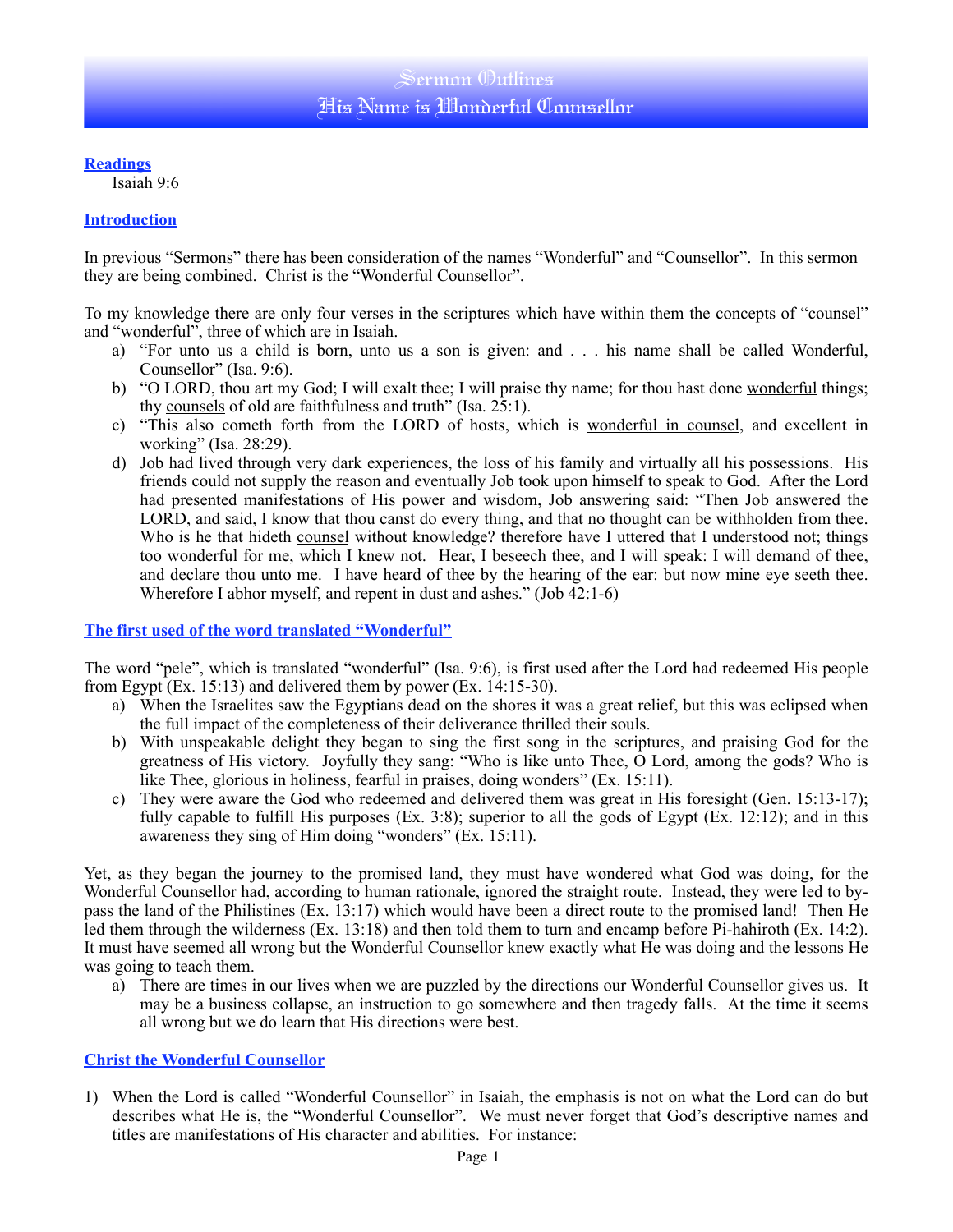# Sermon (Dutlines His Name is Wonderful Counsellor

- a) His Name is "Holy" because that is His character (Isa. 57:15; Psa. 99:9).
- b) His Name is "Almighty" because that is His unbounded power (Ex. 6:3; Job 37:23).
- c) His name is "Wonderful Counsellor", that is His all sufficient ability for guidance in life for:
	- i) He is all knowing in that He knows my situation, what brought me to this present situation, and what lies ahead (Psa. 139:1-6; Isa. 46:10).
	- ii) His integrity will feed them and guide them (Psa. 78:72).
	- iii) He is abundant in generosity, consequently He will never give advise begrudgingly but will withhold it when the individual has no intention of receiving it (Psa. 84:11).
- 2) When our lives are lived receiving and living by Him as our "Wonderful Counsellor", we then enter the realm of peace for His promises and counsel is interlinked.
	- a) When He counseled Gideon saying: "I will be with thee" (Josh. 1:5), it was a promise for Gideon to move forward (Jud. 6:16).
	- b) When the nobleman was told his son would live, the man went back home believing (Jn. 4:50), the Wonderful Counsellor had given a promise.
	- c) He gave Israel the benefit of His knowledge as the Wonderful Counsellor by setting before them the "way of life and the way of death" (Jer. 21:6-10). They were to decide whether to take His counsel or reject it.
	- d) The same was true for the King of Judah (Jer. 22:1-5).
- 3) The counsel of God is unfrustratable for he promised: "Declaring the end from the beginning, and from ancient times the things that are not yet done, saying, My counsel shall stand, and I will do all my pleasure." (Isa. 46:10).
- 4) David asked counsel of the Lord (Psa. 16:7), how wise he was in doing such. Sadly there were always tragic consequences when the children of Israel acted according to their own knowledge and asked not counsel of the Lord (Josh. 9:14). Saul made a fatal decision when instead of asking counsel of the Lord he went to the witch at En-dor (1 Sam. 28:7-19), or the children of Israel (Isa. 30:1). The same was true of Israel (Jer. 25:7-9). In every case judgment fell.
- 5) His counsel is wonderful for it displays:
	- a) His compassion. He made the people sit down and then provided them with something to eat knowing they would faint on the way home due to hunger (Mk. 8:3).
	- b) His understanding of events to come and instructing people both regarding the events of A D 70 and in the future what to do (Matt. 24:4-27; Lk. 21:20).
	- c) How wonderful was His counsel when He gave an understanding of man's true spiritual relationship and what true freedom is (Jn. 8:33-36). Who could tell the blessing of a Counsellor who differentiates between false and true righteousness (Lk. 18:10-14). This Counsellor is wonderful because He always speaks the truth, even if it is against the religious leaders (Matt. 9:11). Being the source and circumference of all wisdom He will expose evil motivations (Matt. 21:12-13) and makes it clear God would put no labels of righteousness on those who honored Him with their lips (Matt. 15:7-9) but who disobeyed Him with their hands, hearts, and lives (Lk. 18:9-14).

## **Conclusion**

### When do we need a counselor?

When the children of Israel came to the Jordan they were venturing on a new journey. The Lord had led them through the wilderness (Ex. 13:20; 23:20) but they had not "passed this way heretofore" (Josh. 3:4) and so the Lord very clearly takes the lead in how they were to go across the Jordan. They needed Him as their Wonderful Counsellor.